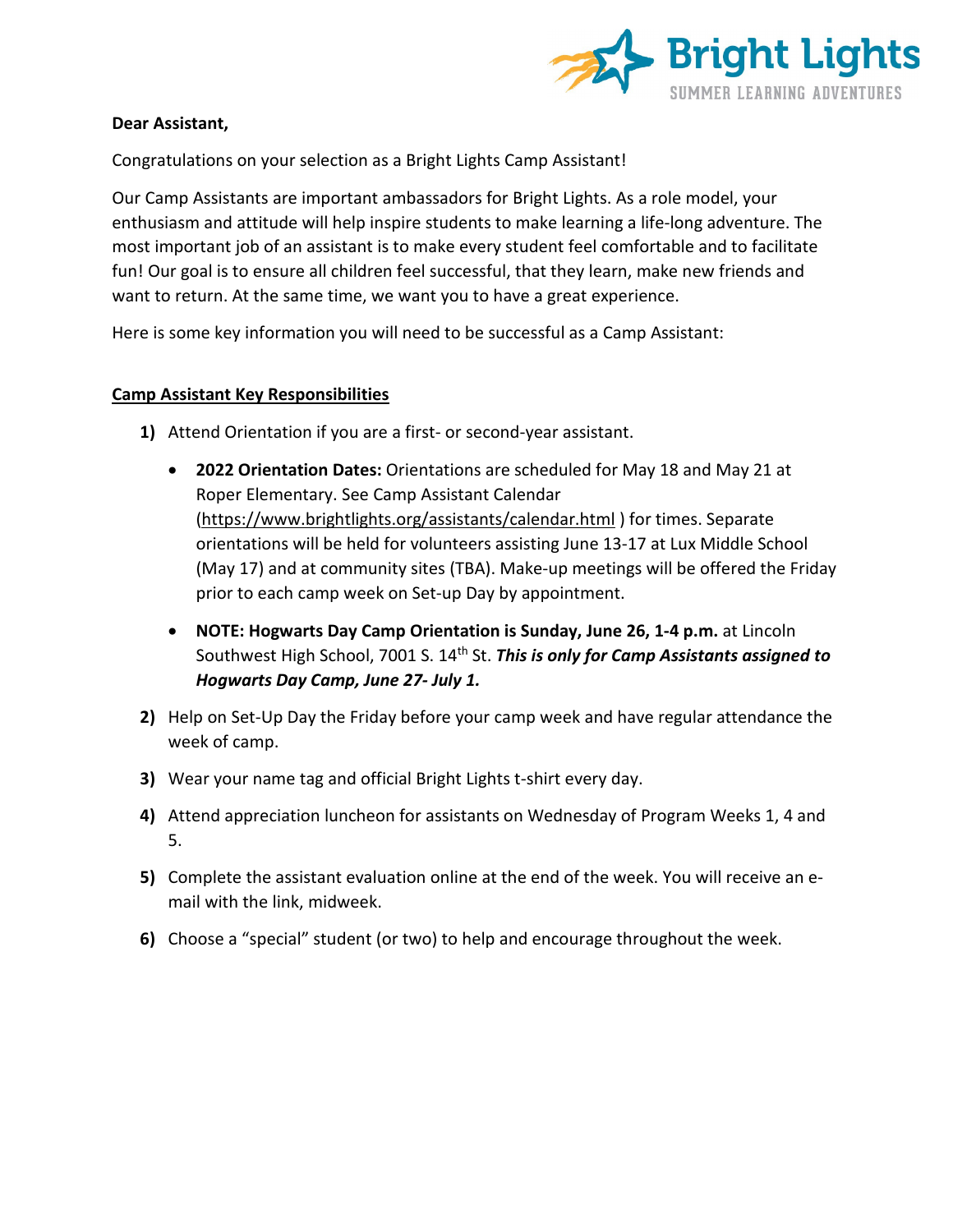

### **Before Bright Lights Begins**

- **Verify your camp week, name and number, time and location.** Main site: Roper Elementary, 2323 S. Coddington Ave. Refer to the Camp Schedule [\(https://www.brightlights.org/programs/schedule.html](https://www.brightlights.org/programs/schedule.html) ) for all other camp locations.
- **Arrange by phone or e-mail with your teacher when you will meet him/her for classroom set-up. Your teacher's email will be listed on your camp assignment confirmation email, or you can contact the Camp Assistant Specialist for that information.** You and your teacher will receive contact information via a separate e-mail at least two weeks prior to camp so you can confirm Set-up Day times.
- **If recording service hours for GOPO credit, obtain form from your high school teacher before school is out.** Bring the form to camp for your Bright Lights teacher to sign.

# **On Camp Set-up Day**

- Pick up your Camp Assistant t-shirt.
- Help prepare the classroom.
- Get your name tag from your instructor and decide who will make student name tags.
- Exchange titles you and the teacher will go by during camp.
- Discuss how the camp will run (stations, field trips, projects, classroom management, etc.).
- Go over lesson plans (get a copy from your teacher).
- Get assignments for the week (who will greet students, help with daily set-up, take attendance, etc.).
- Discuss arrival and clean-up. (Be prepared to arrive 20 minutes prior to camp to help set up and stay up to 15 minutes afterward to clean up.)
- Ask about any student behavioral/medical needs you should be aware of and keep information confidential.